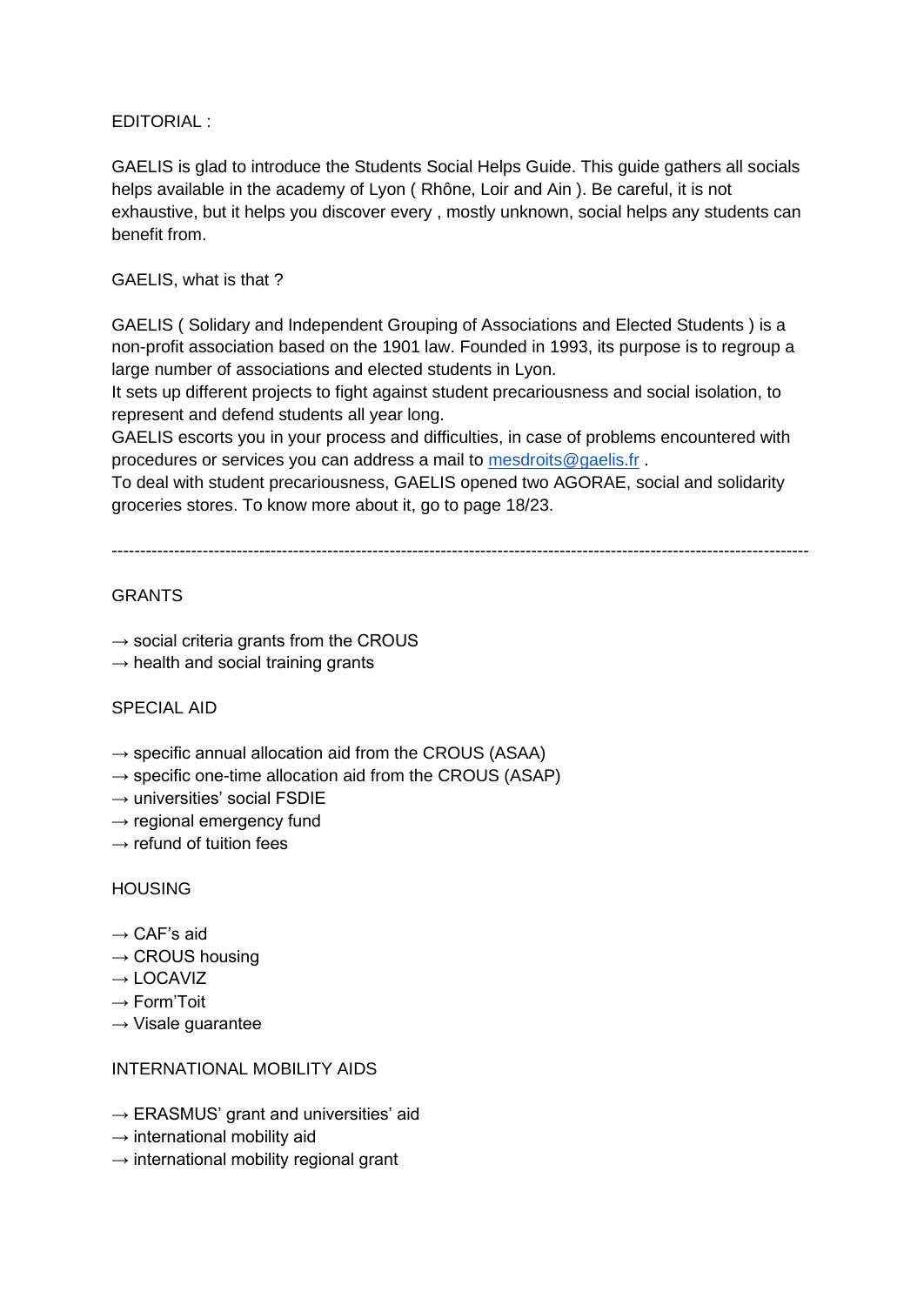#### NATIONAL MOBILITY

- $\rightarrow$  Parcoursup's moblity aid
- $\rightarrow$  master's mobility aid

#### FOOD AID

- $\rightarrow$  AGORAE
- $\rightarrow$  Restos du coeur in Lyon
- $\rightarrow$  Secours Populaire in Lyon

#### HEALTH ACCESS

- $\rightarrow$  solidary complementary health
- $\rightarrow$  university health service in Lyon 1 Claude Bernard and Lyon 2 Lumières Universities
- $\rightarrow$  health and preventive medicine in Lyon 3 Jean Moulin University

#### OTHER AID

- $\rightarrow$  free equipment loan ( bikes and computers ) in Lyon 1
- $\rightarrow$  free hygienic protection in Lyon 2
- $\rightarrow$  Sors de Ta Piaule from Gaelis
- $\rightarrow$  Student in Saint-Etienne ? All your special special aid are here

---------------------------------------------------------------------------------------------------------------------------

### **GRANTS**

---------------------------------------------------------------------------------------------------------------------------

### **→ social criteria grants from the CROUS**

● What is it ?

The grants are provided based on the household resources and the studies taken. The grant starts from 1 020 euros up to 5 612 euros distributed over 10 months.

● Under which terms ?

Students must be under 28 years old, have a nationality from a European Union member country ( or be domiciled in France for over 2 years and attached to a tax home in France ). Students must be registered in a public establishment for an initial formation or a formation authorized and managed by the ministry.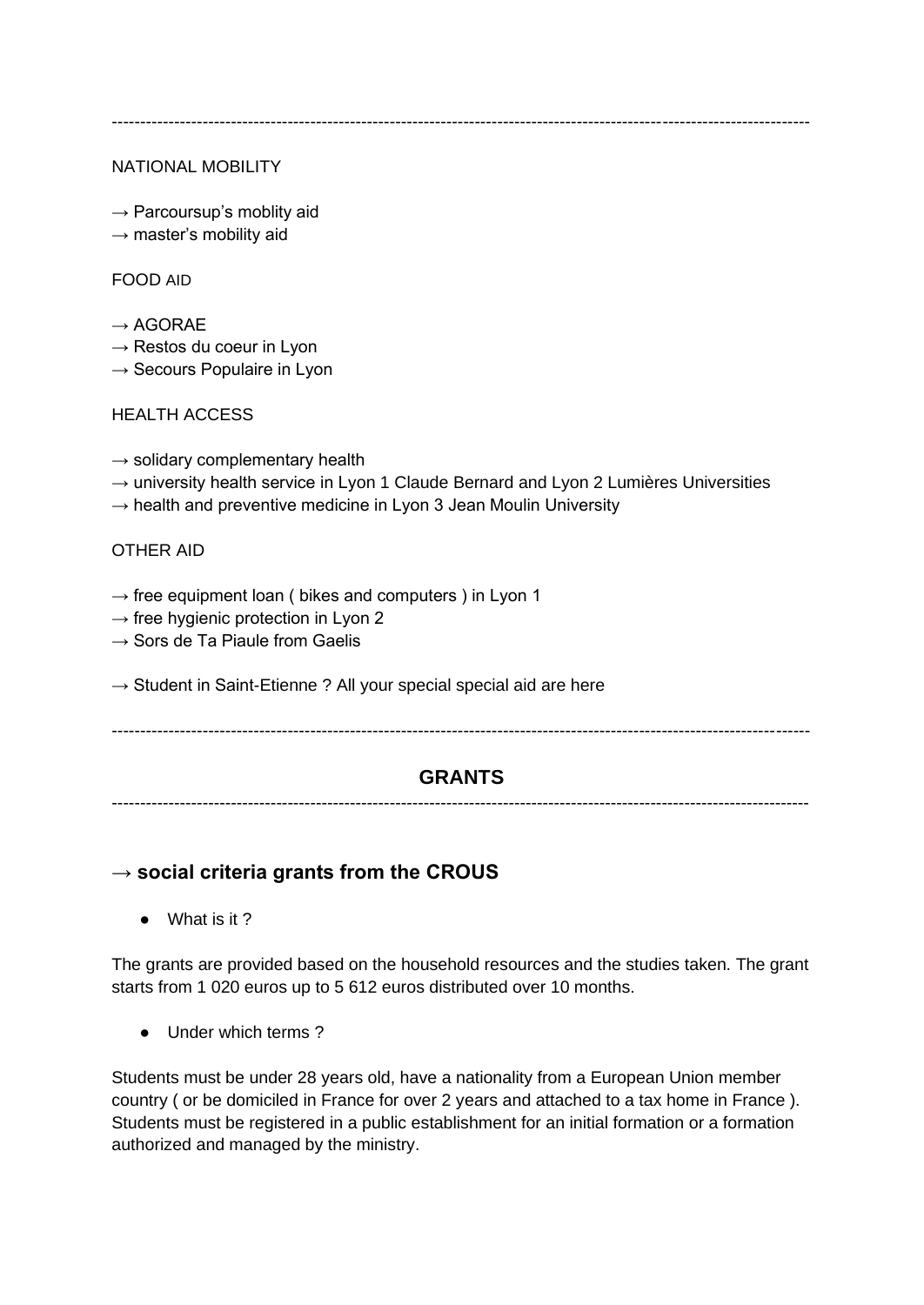• What process must be followed?

Between january the 15 and may the 15 you must complete a student social file. It must be done through [www.etudiant.gouv.fr](http://www.etudiant.gouv.fr/) . If you give your file after may 15, it will be studied but the grant won't be given in usual delay.

---------------------------------------------------------------------------------------------------------------------------

# → Social criteria grant from the Ministry of Higher Education and **Research**

Students who follow formations authorized and handled by the Ministry of Higher Education and Research can be granted a social criteria grant.

## **→ Social criteria grant from the Ministry of Culture and Communication**

This grant is delivered by the Ministry of Culture and Communication for these formations :

- Patrimonial general direction : architecture services, concerns all formations delivered by 18 écoles nationales supérieures d'architectures ( ENSA ) and 2 écoles nationales supérieurs d'architectures et du paysage ( ENSAP ), French museum services.
- General artistic creation direction : Plastic arts department ( all formation given by an higher establishment of plastic art under the control of the Ministry are concerned ), live show department ( higher formation in music ), higher formations in dance, theatre, circus art, art of puppetry and teaching of dance and music.
- National film center : diploma delivered by the FEMIS.

## → Social criteria grant from the Ministry of Agriculture

This grant is delivered to students in the following formations :

- BTSA and complementary training in one year following the obtention of a BTSA
- preparatory classes for higher school, BCPTS, TB et ATS
- engineering school
- Veterinary basic degree
- National internship diploma in animal clinics
- State diploma in landscaping
- Diploma of DPLG landscaping
- national diploma of oenology
- Several professional licence and masters
- Several agricultural education establishments under contract
- BTSA taking place in a FOAD as proposed by the National Higher Institute of agronomics of food and environment sciences

---------------------------------------------------------------------------------------------------------------------------

- Masters taking place in a FOAD as proposed by the ENFA

**→ health and social training grants**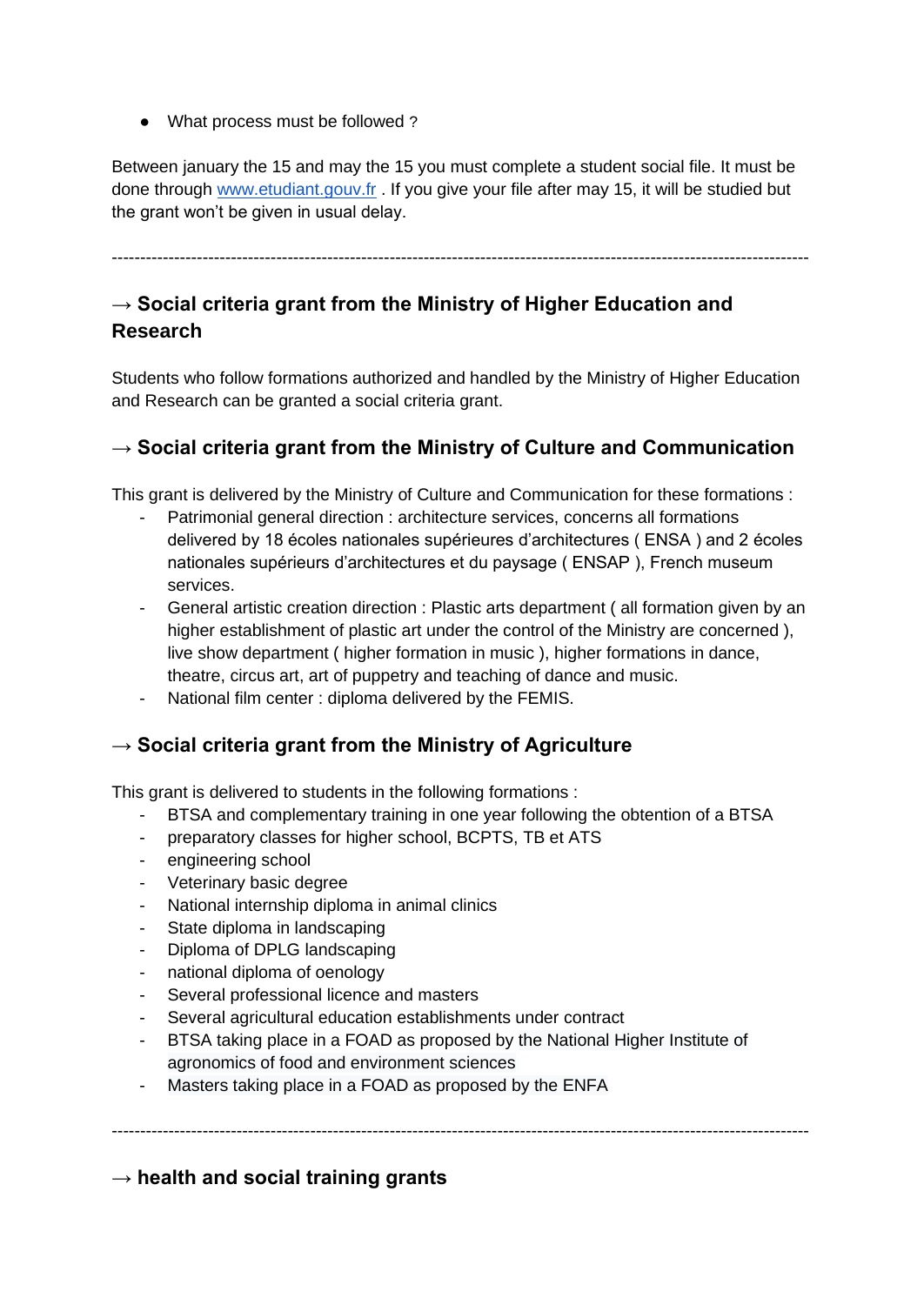● What is it ?

The Auvergne Rhône-Alpes region finances aid for students in health or social training, the amount of money given to the student is the same as the social criteria grant from the CROUS.

● Under what terms ?

There is no special age nor nationality required. Students from foreign countries out of the european Union must attest they are in a regular situation in France when applying for the grant.

● What is the procedure ?

A file must be completed at [www.aidesfss.auvergnerhonealpes.fr](http://www.aidesfss.auvergnerhonealpes.fr/) until two months after the entry into training.

- Which training is concerned ?
- Health formation with a under-baccalauréat level : caregiver ambulance childcare worker
- Social formation with a baccalauréat equivalent or less : educational and social supporter - instructor - social and family intervention technician
- Health Formation in higher education : occupational therapist nurse electrocardiologist - physiotherapist - podologist - hospital pharmacist - puericulturist - midwife - technician in medical laboratory
- Social Formation in higher education : social worker early childhood educator specialized educator - technical specialized educator

---------------------------------------------------------------------------------------------------------------------------

# **SPECIAL AIDS**

In case of financial difficulties, several different special aids are available. To be granted one of those aids, you must make an appointment with one of the CROUS' social worker who will guide you toward the most suitable aid.

https://www.crous-lyon.fr/action-sociale-sante/prendre-rendez-assistant-social/

---------------------------------------------------------------------------------------------------------------------------

## **→ specific annual allocation aid from the CROUS (ASAA)**

● What is it ?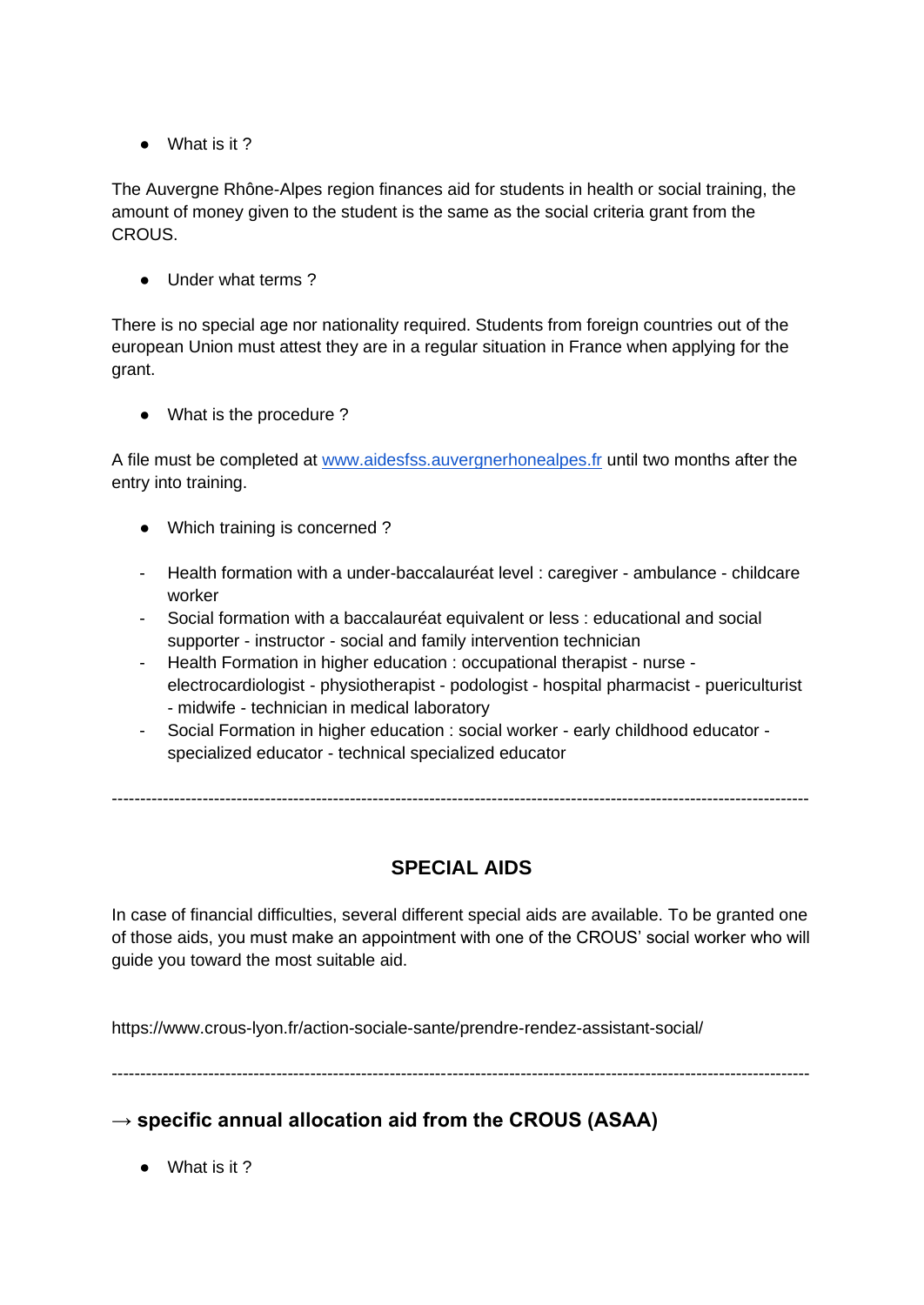It applies to students in proven autonomy who don't have material support from their parents, in study resumption, family break or facing any specific difficulties. It is an annual allocation based on the same amount as the social criteria aid from the CROUS, which can be dispensed through 10 months or less if the circumstances are special, but it must be at least through 6 months. In case of family break, a social evaluation must take place.

● Under what terms ?

You must be under 35 years of age, the nationality criteria are the same as the one for the social criteria grant. There is no limit of age for disabled people if their disability is recognized by the Disabled Persons Commission.

# **→ specific one-time allocation aid from the CROUS (ASAP)**

● What is it ?

The specific one-time allocation is a financial personalized emergency aid for students momentanly encountering financial difficulties that jeopardize their studies. It can go up to 3374 euros a year. It aims to allow the following of study despite an urging situation. Your situation must be evaluated.

● Under what terms ?

You must be a student in initial training, under 35 years old ( before the 1st septembre of the year you are applying for ). There is no limit of age for disabled people as recognized by the Disabled Persons Commission. There is no nationality condition.

---------------------------------------------------------------------------------------------------------------------------

## **→ universities' social FSDIE**

● What is it ?

The Solidarity and Development Fund for Student's Initiatives (FSDIE ) has a social part made to help students who encounter momentary financial difficulties. It takes place in all universities.

● Under what terms ?

The Social FSDIE can be granted to start an internship, as a mobility aid ( to go abroad during your studies ), to help buying specific books or equipment, for disabled students' equipment or any other specific situation that can hurt the success in their studies.

*To know more about it, check your university's web page*

**→ regional emergency fund**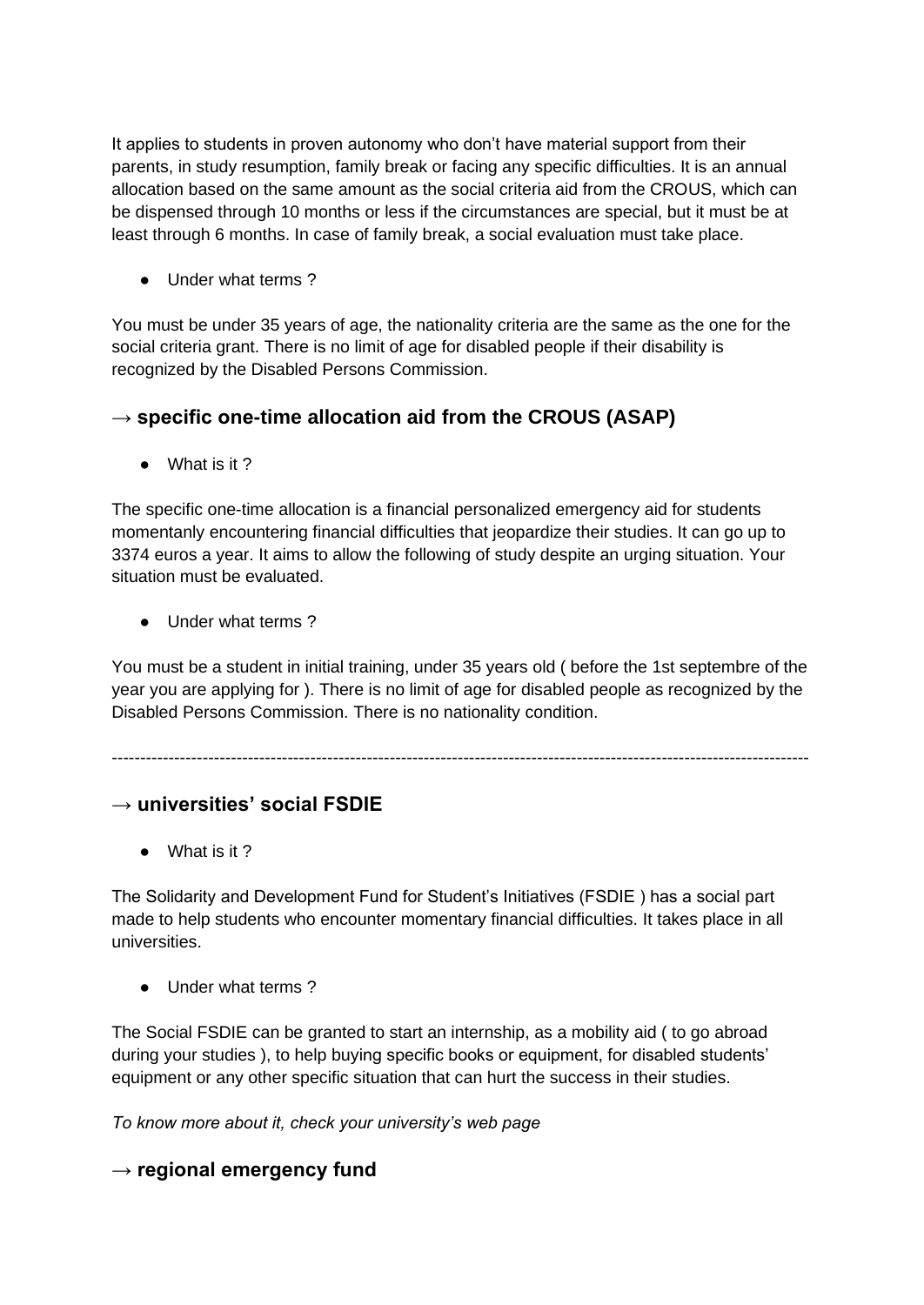● What is it ?

The emergency fund aims at providing a quick aid to students in health or social departments encountering important financial difficulties because of a sudden change in their situation during their studies.

● Under what terms ?

It is toward students in health or social studies meeting financial difficulties.

● What is the procedure ?

Firstly you need to get close to your establishment, then you'll put up a file with a social worker.

*To know more about it you can go on : [https://rhone](https://rhone-alpes.commeunservice.com/bourses/jsp/nouveauContexte.action?codeAction=M42-ACCUEIL)[alpes.commeunservice.com/bourses/jsp/nouveauContexte.action?codeAction=M42-](https://rhone-alpes.commeunservice.com/bourses/jsp/nouveauContexte.action?codeAction=M42-ACCUEIL) [ACCUEIL](https://rhone-alpes.commeunservice.com/bourses/jsp/nouveauContexte.action?codeAction=M42-ACCUEIL)*

---------------------------------------------------------------------------------------------------------------------------

### **→ refund of tuition fees**

● What is it ?

Tuition fees can be refund by the university in some cases.

● Under what terms ?

There is 4 conditions to be refund :

- you have the social criteria grant from the CROUS
- you cancelled your inscription ( before school started or in a month maximum after the start )
- your file was transferred between two public establishments
- exceptionally for social reasons ( you are encountering financial difficulties for example )
- What is the procedure ?

To benefit from the aid, you need to get in touch with your university

---------------------------------------------------------------------------------------------------------------------------

## **HOUSING**

---------------------------------------------------------------------------------------------------------------------------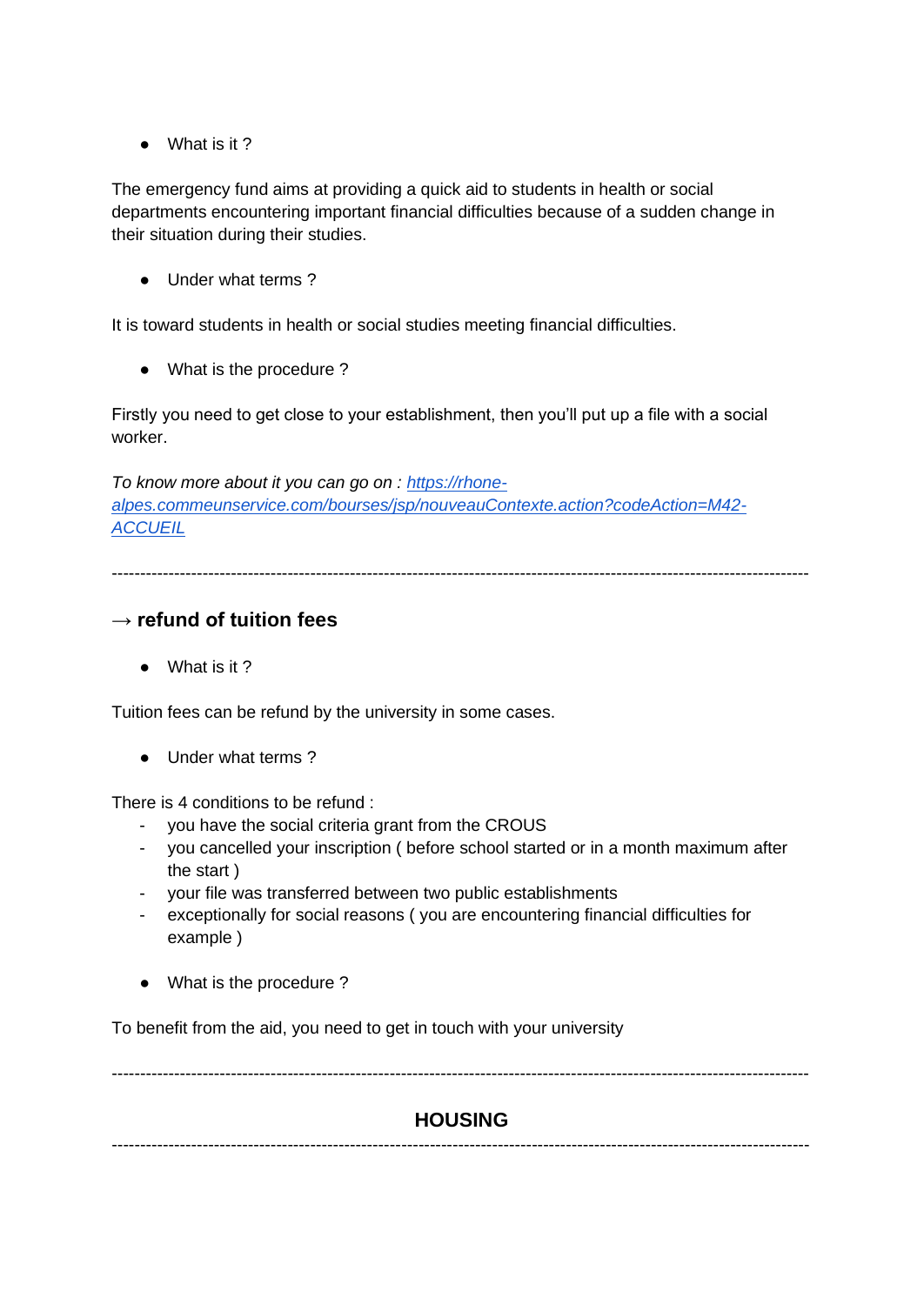## **→ CAF's aids**

The housing aids of the family allowances fund ( CAF ) are easily done on their website. You need your social security card to benefit from these aids. However, your parents won't receive the familial aids no more, if they did before.

### **→ Personalized housing assistance (APL)**

It is meant for every person renting an apartment in France, and can help paying part of the rent. Conditions are based on the apartment rented ( it must be conventionned and pass decency test and minimal occupational conditions ) and your ressources.

## **→ Familial Housing assistance ( AFL )**

It is meant to help pay part of the rent. It is granted depending on your familial situation.

### **→ Social housing assistance ( ALS )**

It is meant for people who cannot benefit from the AFL or APL. Conditions depend on your housing situation ( must pass a dencency test and minimal occupational conditions ) and your ressources.

### → **Activity premium**

Meant for students in apprenticeship ( professional contract or learning contract ). The conditions depend on the household's wealth and composition.

---------------------------------------------------------------------------------------------------------------------------

## → **CROUS** housing

The CROUS of Lyon has 40 residencies in the academy of Lyon, meaning a place for 9 500 students. The residencies are in Lyon, Villeurbanne, Saint-Priest, Marcy-L'étoile, Bourg-en-Bresse, Saint-Etienne and Roanne. A facilitator is affected to every residence in order to propose free activities during the year.

To be in a CROUS residence you must complete a social student file ( DSE ) just like the social criteria grant.

### **→ Lokaviz**

The CROUS put up a service called Lokaviz to help students in their housing research. On <https://www.lokaviz.fr/> you can find housing offers meant for students without agency fees.

**→ Form'Toit**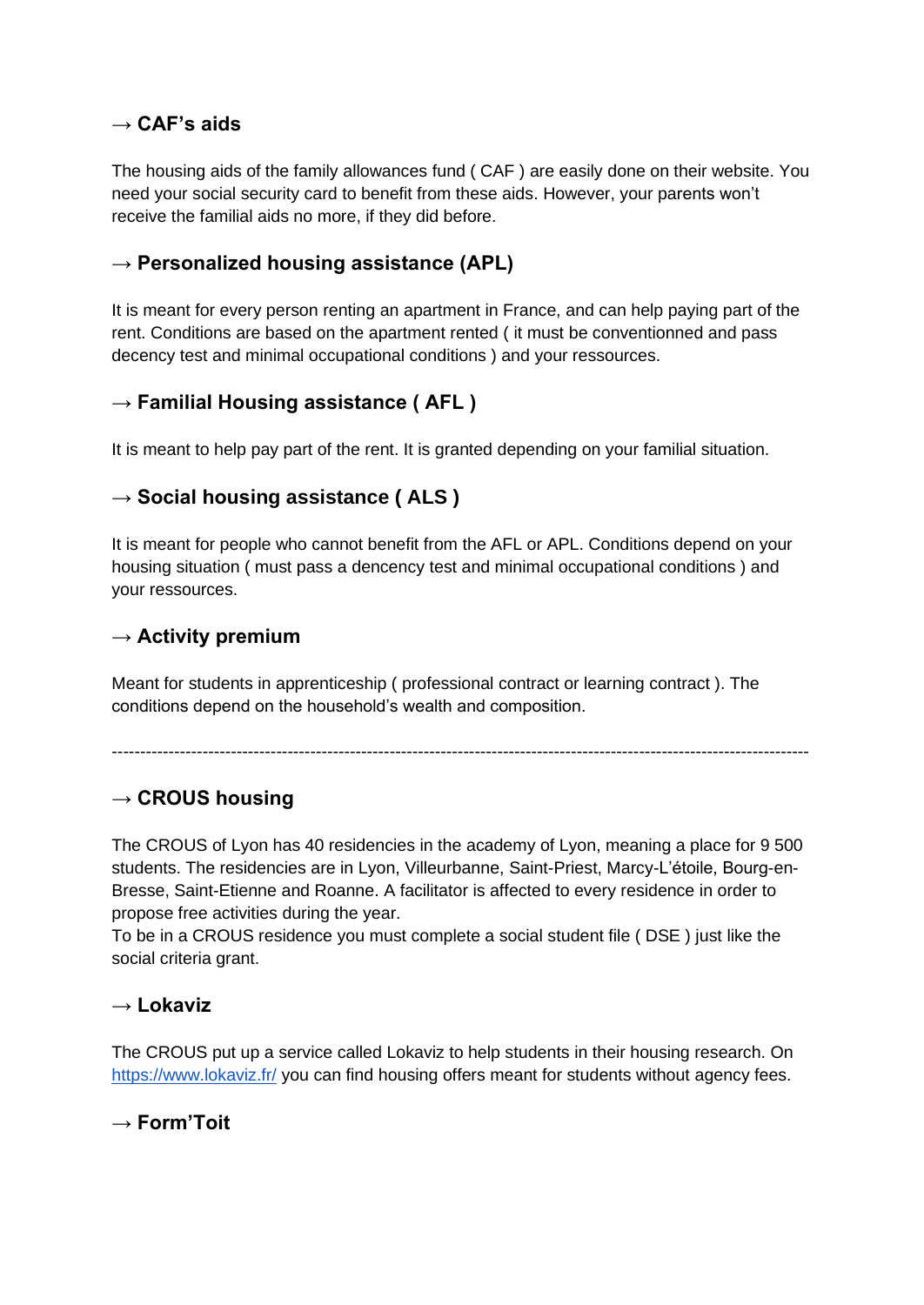The region put up a platform for students in professional contract or learning contract, internship ( paid or not ) or in initial formation to find a temporary accomodation. Get to know more about it on<https://www.formtoit.org/> .

## **→ Visale guarantee**

The visale guarantee is a bail granted by *action logement* toward a tenant. It allows a tenant to rent an accommodation without a guarantor. You can apply on<https://www.visale.fr/> .

---------------------------------------------------------------------------------------------------------------------------

# **INTERNATIONAL MOBILITY AIDS**

---------------------------------------------------------------------------------------------------------------------------

### **→ ERASMUS' grant and universities' aid**

● What is it ?

Erasmus+ is a european student exchange programme allowing students to study in Europe. An erasmus+ grant can be given if you are studying : in a foreign european country, toward a higher education public establishment, or in an exchange programme between universities.

● Under what terms ?

There are two types of Erasmus+ grants :

- The " Erasmus + studies " grant which is reserved to students in an Erasmus+ programme. The monthly amount of the grant is between 150 and 300 euros depending on the country and for 3 to 12 months.
- The " Erasmus + internship " grant is reserved for students having an internship in Europe. The monthly amount of the grant is between 300 to 450 euros depending on the country and for 2 to 12 months.
- What is the procedure?

To get this grant you should get close to the international relationship service of your university to know about their european partnership. Each establishment defines its procedures and calendar. You must account for 6 to 12 months of preparation before you can go abroad.

---------------------------------------------------------------------------------------------------------------------------

## **→ international mobility aid**

● What is it ?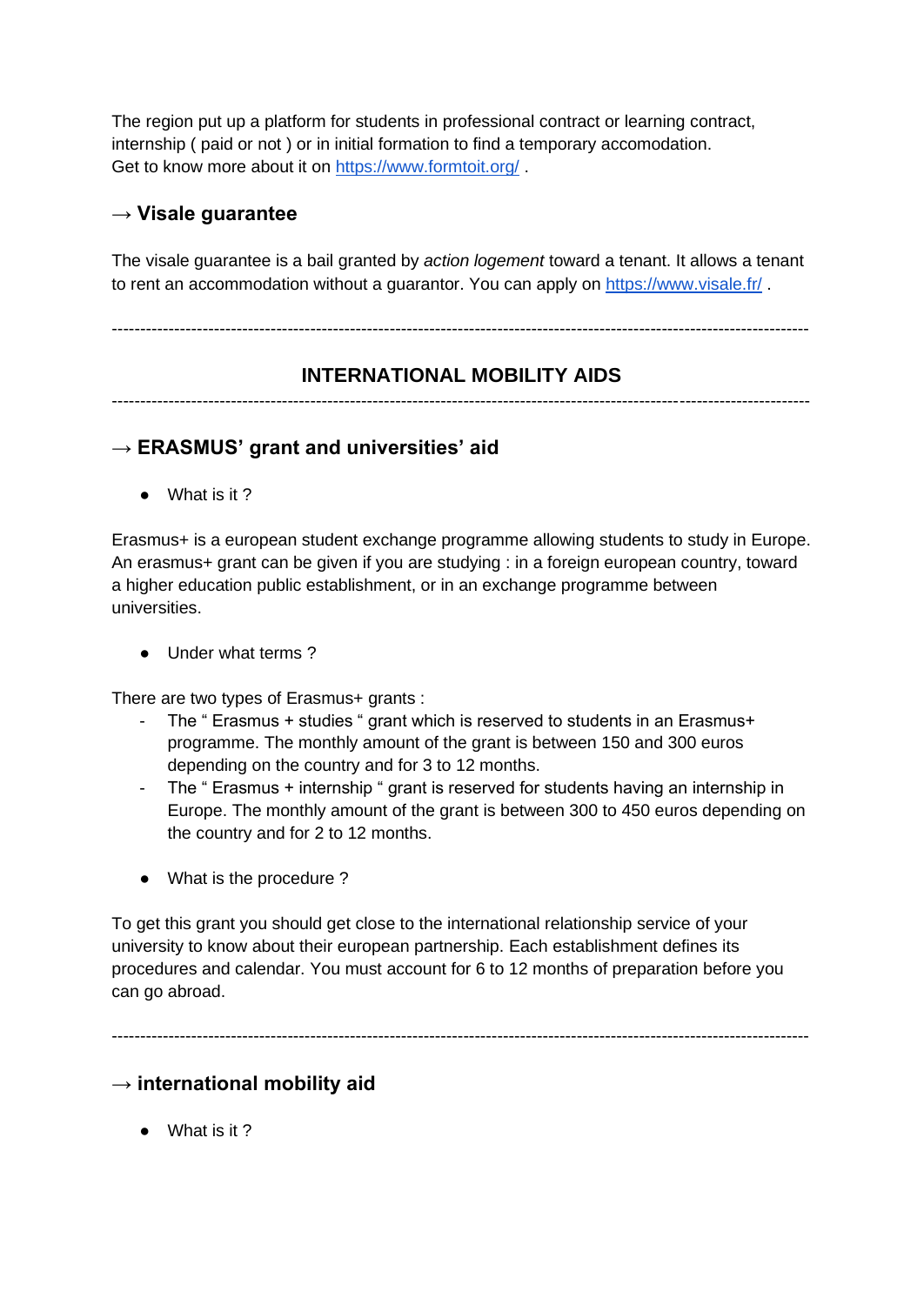The international mobility aid allows you to follow a higher training abroad with an exchange programme or an international internship.

● Under what terms ?

This aid is meant for students receiving a social criteria grant or the ASAA to live between 2 and 9 months abroad. The aid is 400 euros a month.

● What is the procedure ?

To get this grant you need to get close to the international relationship service of your university to complete a mobility help file. You must present a project for your studies or internship abroad. The head of establishment chooses between every application depending on the quality and pedagogical interest of the students' individual projects and its conformity with the international policy of the establishment.

---------------------------------------------------------------------------------------------------------------------------

## **→ international mobility regional grant**

● What is it ?

This grant is meant to finance students and apprentices in an auvergne rhône-alpes higher education establishment's mobility projects.

● Under what terms ?

This grant concerns mobility from 4 to 26 weeks. It can be asked for several distinct times abroad up to 48 weeks combined. It can be combined with other grants, it is worth 95 euros a week.

This grant is completed by a complementary flat-rate aid for scholarship students.

#### *INSERT TAB*

A 530 euros flat-rate aid can be granted for distabled students and apprentices. Each establishment must choose if the international mobility regional grant and the international mobility aid are cumulative.

• What is the procedure?

You must get close to your university in order to prepare your mobility project and ask for the international mobility regional grant.

---------------------------------------------------------------------------------------------------------------------------

# **NATIONAL MOBILITY**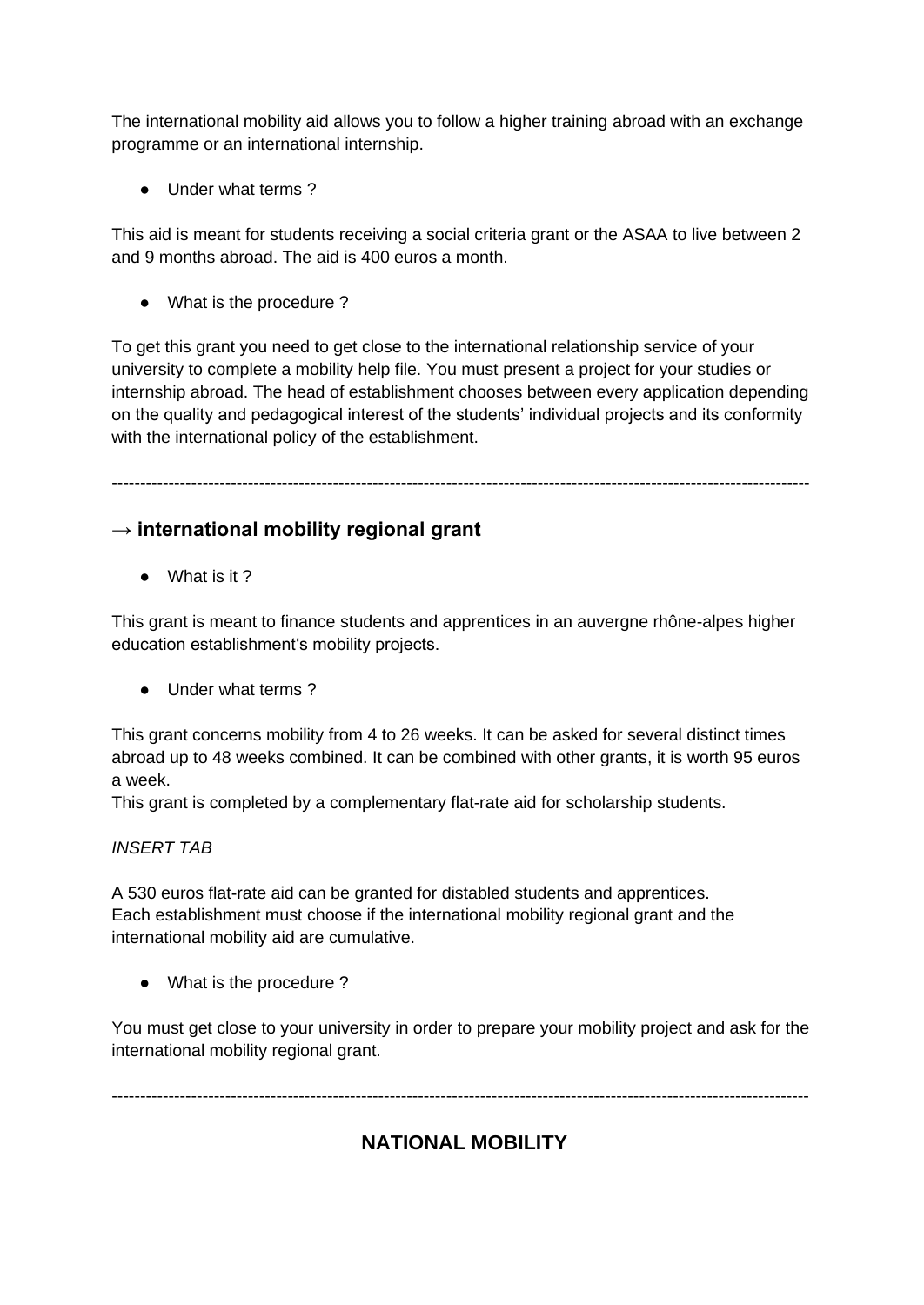## **→ Parcoursup's moblity aid**

● What is it ?

It is a 500 euros aid to future students in higher education who were granted a scholarship in high school and want to register in a public establishment out of their academia through parcoursup.

● Under what terms ?

Three conditions must be completed :

- you must had have a scholarship in high school
- you must be registered on Parcoursup this year and have validated at least one wish outside your academia
- you must have been accepted in at least one training outside your academia
- What is the procedure ?

It can be asked for from the 8 of july on messervices.etudiant.gouv.fr.

#### **→ master's mobility aid**

● What is it ?

It is a 1000 euros aid to facilitate geographical mobility for students who had their licence's degree after three years in university. They must be registered in a master's degree outside their degree establishment's academia.

● Under what terms ?

There are two conditions :

- you must have the social criteria grant or the specific annual allocation aid from the **CROUS**
- you must be registered in a master's degree outside your licence degree establishment's academia
- What is the procedure?

You must apply for this aid on messervices.etudiant.gouv.fr " master's mobility aid " section.

---------------------------------------------------------------------------------------------------------------------------

**FOOD AID**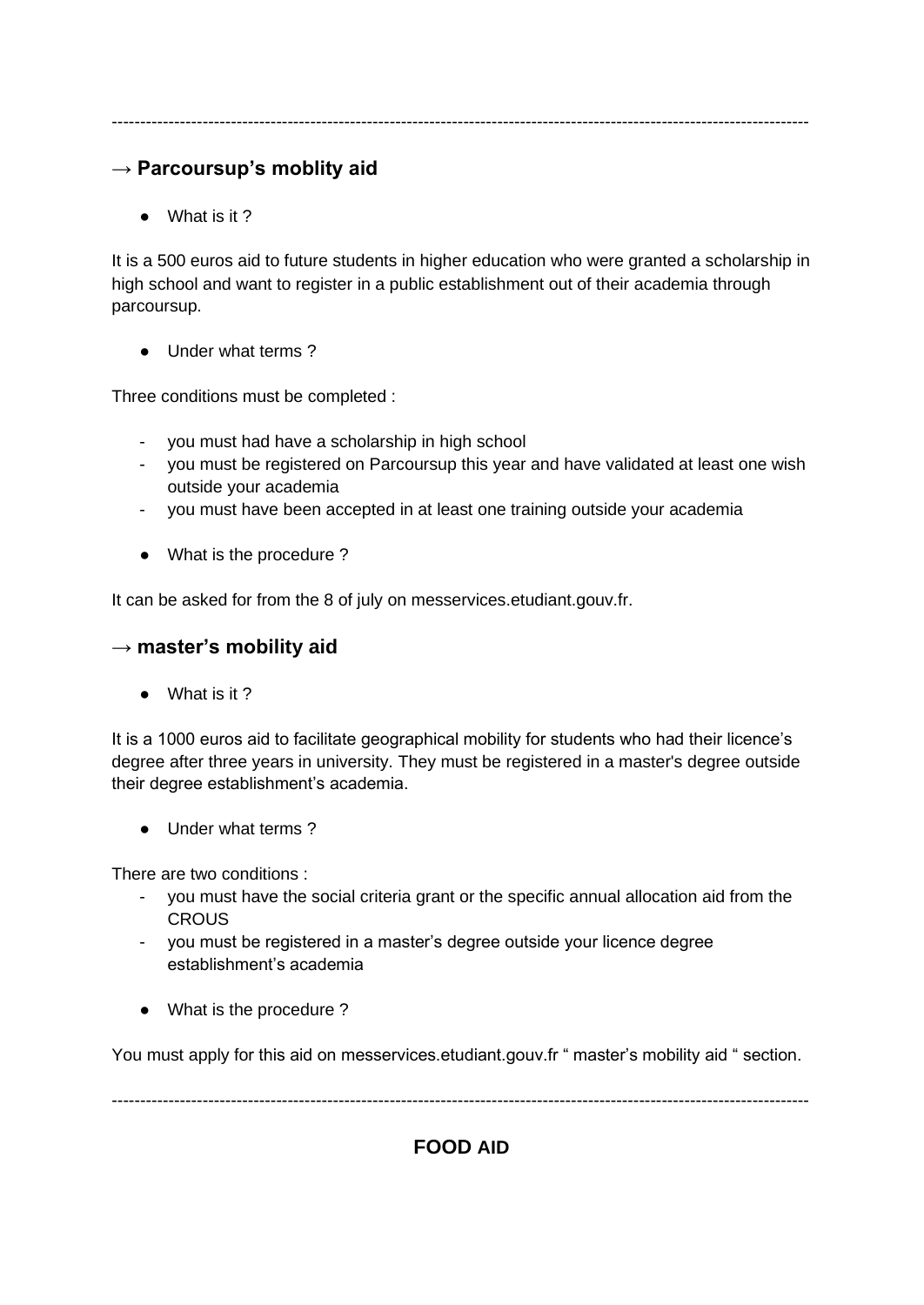# **→ AGORAE's**

● What is it ?

An AGORAE is a student social and solidarity grocery store on campus handled by students. There are numerous quality products with very low prices : approximately 10% of the market prices. It is also a place to live and free activities can be proposed. Hygienic protections are freely available in our AGORAEs.

● Under what terms ?

To benefit from the AGORAEs you must complete a file which will be evaluated in commission. This commission will calculate your remaining lifespan depending on your ressources and spendings and that will determine if you can or cannot access the AGORAE. You can download the file on [www.gaelis.fr](http://www.gaelis.fr/).

● What is the procedure ?

Once you have completed your file, you can either directly drop it in one of our AGORAE or spend it by email.

AGORAé Lyon 1 - agorae@gaelis.fr Bâtiment Déambulatoire 43 Boulevard du 11 Novembre 69 100 VILLEURBANNE

AGORAé Lyon 2 - agorae.lyon2@gaelis.fr Campus Porte Des Alpes, en face de la MDE 5 Avenue Pierre Mendès 69 500 BRON

---------------------------------------------------------------------------------------------------------------------------

# **→ Restos du coeur in Lyon**

The restos du coeur in Lyon offer permanences dedicated to students on Tuesdays and Thursdays afternoon. They have several locations in the city :

**Croix-Rousse Caluire** : 19 BIS RUE DUMONT D URVILLE 69004 LYON **Gorge de Loup** : 143 BIS AVENUE SIDOINE APOLLINAIRE 69009 LYON **La duchère** : 26 AVENUE ROSA PARKS-EX 572, AV DE LA SAUVEGARDE 69009 LYON **Maison neuve** : 3 BIS RUE GIRIE 69003 LYON **Perrache** : 35 RUE BICHAT 69002 LYON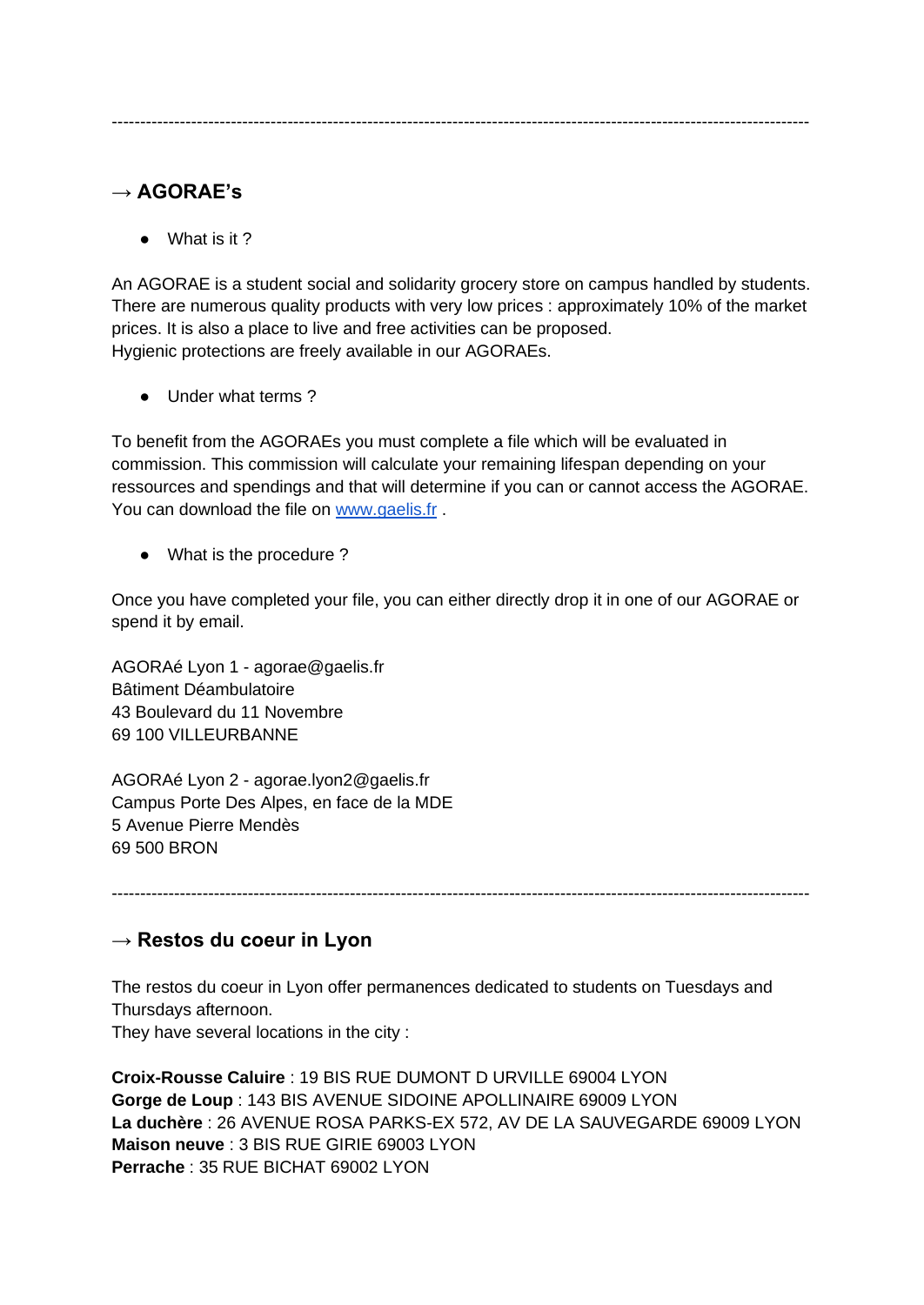#### **Vallée** : 6-12 ESPACE HENRY VALLEE 69007 LYON

### **→ Secours Populaire in Lyon**

The secours populaire in Lyon offer permanences dedicated to students on Mondays from 6 to 8 PM.

There are different spots in Lyon and in its metropolis, here are several addresses :

- 49 RUE DENFERT ROCHEREAU 69004 LYON
- 50 B COURS EMILE ZOLA 69100 VILLEURBANNE
- 6 RUE PROFESSEUR TAVERNIER 69008 LYON
- 128 AVENUE SAINT EXUPERY 69500 BRON

There are a lot more addresses available on https://www.secourspopulaire.fr/secourspopulaire/151

---------------------------------------------------------------------------------------------------------------------------

### **HEALTH ACCESS**

---------------------------------------------------------------------------------------------------------------------------

### **→ solidary complementary health**

● What is it ?

The solidary complementary health is an aid to help pay your health expenditure. Depending on your ressources it can either be free or cost less than 1 euros a day per person.

● Under what terms ?

It is granted depending on your ressources.

If you are under 25 years old, you must file an individual request :

- you must not live under the same roof as your parents
- you must file in a separated tax return or attest on your honor that you will do so during the following year
- you must not perceive any alimony that results in tax deduction or attest on your honor that you won't perceive it the following year

If you are older than 25 years old, to file in an individual request, you must :

- benefit from the health insurance
- don't be over the maximum ressources allowed
- What is the procedure ?

The request is made online, with your ameli account on<https://www.ameli.fr/> in " my procedure " section.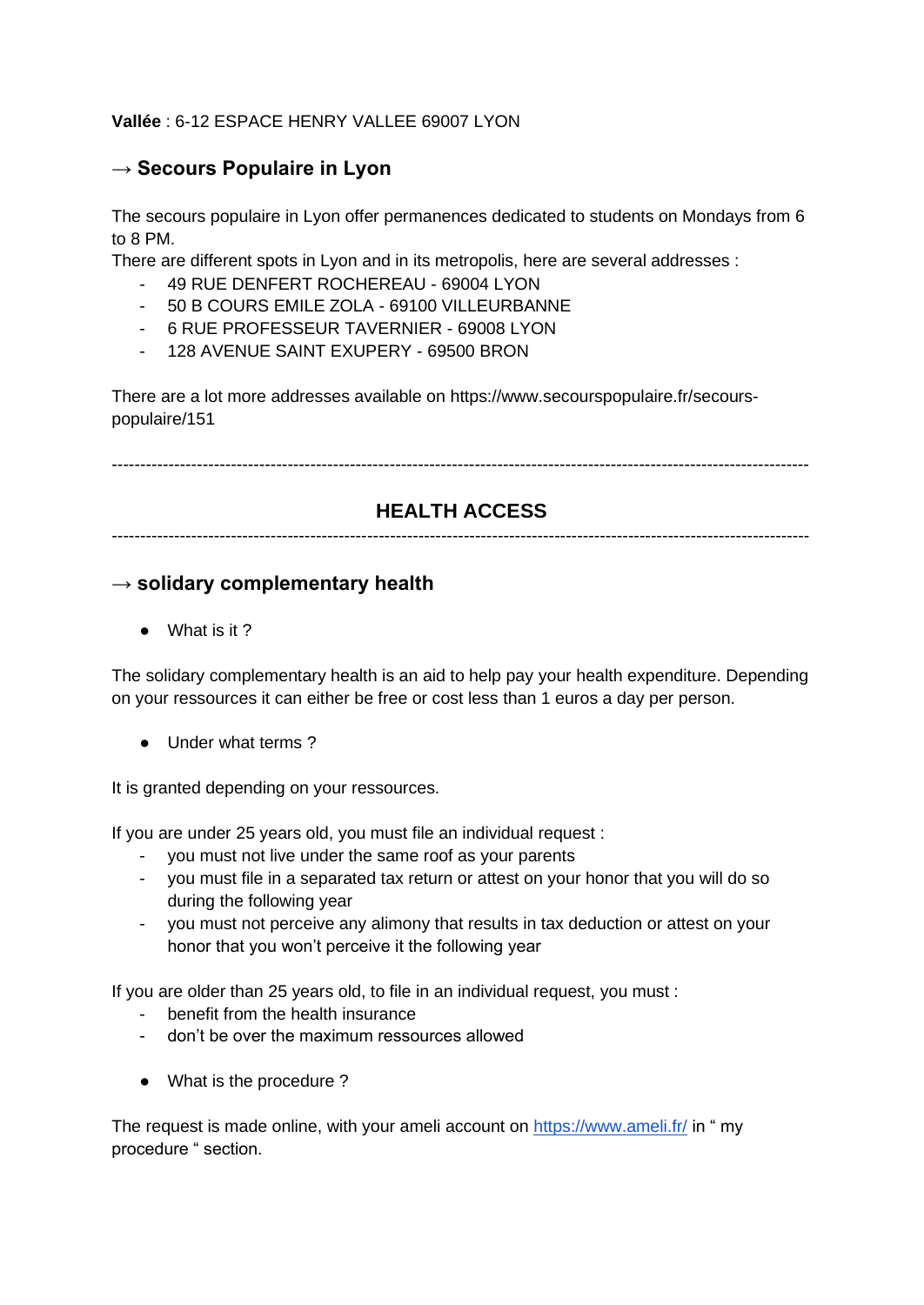#### **→ university health services**

The university health service assures prevention and care, both physical and psychological, for students thanks to a team of doctors, nurses, psychologists, psychiatrists, dietitians and gynecologists.

You must take an appointment on the university website for any type of care.

- In university Claude Bernard Lyon 1 : the health services are located on several campus ( La Doua, Lyon Est and Lyon Sud ).
- In university Lumière Lyon 2 : the health service is located on the campus of Porte des Alpes (Bron).

### **→ health and preventive medicine**

The health and preventive medicine service is composed of doctors, nurses, gynecologists, dietitians, psychologists and psychiatrists.

In University Jean Moulin Lyon 3, the health and preventive medicine service is located at La manufacture des tabacs.

---------------------------------------------------------------------------------------------------------------------------

### **OTHER AIDS**

---------------------------------------------------------------------------------------------------------------------------

### → free equipment loan ( bikes and computers ) in Lyon 1

The university Claude Bernard Lyon 1 makes freely available bikes for students during the academic year.

To benefit from this aid you need your student card, identity card, civil liability and a deposit check of 50 euros. A " bike loan sheet " is available on the university website. Once the sheet is completed, you must get in touch with the university student services office ( also known as the BVE ).

The university also loans computers at the university library in La Doua or Rockfeller. To benefit from this aid you need to take an appointment for " computer borrowing " on the Affluence website.

### **→ free hygienic protection in Lyon 2**

Thanks to the participatory budget, the university Lumières Lyon 2 is going to put up selfserve distributors of hygiene products, condoms and dental dams in every campus.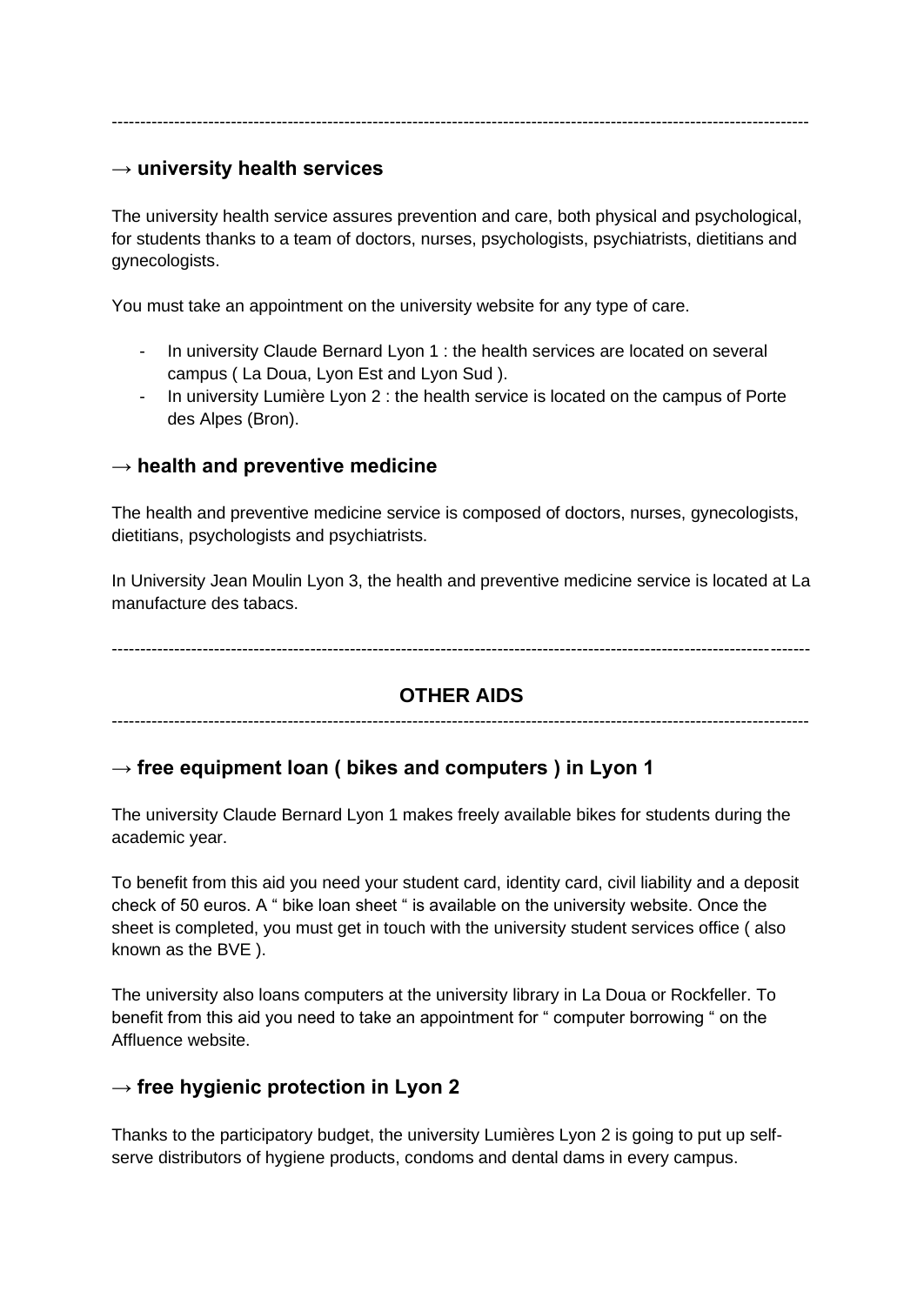# **→ Sors de Ta Piaule from Gaelis**

Sors de ta piaule ( translated it means get out of your room ) is a project led by GAELIS since 2013 to offer free activities for students. During three weeks spread out over the entire academic year, tens of varied activities ( such as visits, dance classes, cooking classes, lunch, reflexology ) are proposed in different campuses, residences or parks.

---------------------------------------------------------------------------------------------------------------------------

These activities are absolutely free and open to all students !

# **STUDENTS IN SAINT-ETIENNE**

---------------------------------------------------------------------------------------------------------------------------

---------------------------------------------------------------------------------------------------------------------------

# **→ Provisioning of sanitary packs for students in strong precariousness at the university Jean Monnet of Saint-Etienne**

The commission for student life on campus decided to put up a strategy in order to help students in precarious situations get the equipment essential during the sanitary crisis. Besides, every student gets 10 masks washable 30 times and hydroalcoholic gel.

All students who benefit from one of the social grocery stores on campus ( either the AGORAE or Roannaise Student Grocery store ) can also benefit from this aid. Besides, you can get the sanitary packs if you are identified by the university preventive medicine service or the social workers from the CROUS. Removal points are expected on every campus, moreover collection and removal point for hygienic products will be available.

# **→ Numerical social aid from the university Jean Monet of Saint-Etienne**

The university Jean Monet put up a special aid to help students pay for their computer. It is 300 euros for students with scholarship ( except students who have the social criteria grant from the CROUS with level 0 bis who are granted 150 euros only ). There also is a help to finance a high-speed internet connexion up to 100 euros ( except for students who have the social criteria grant from the CROUS with level 0 bis who are granted 50 euros only ).

To benefit from this grant you must :

- be registered in this university
- have a social criteria grant from the CROUS or be a foreign student registered at this university with no grant from your native country
- never have benefit from this aid before
- not live under the same roof as your parents, and pay rent or charges of your own accommodation
- have bought a new or repackaged computer between the 1st july and 8th november of the school year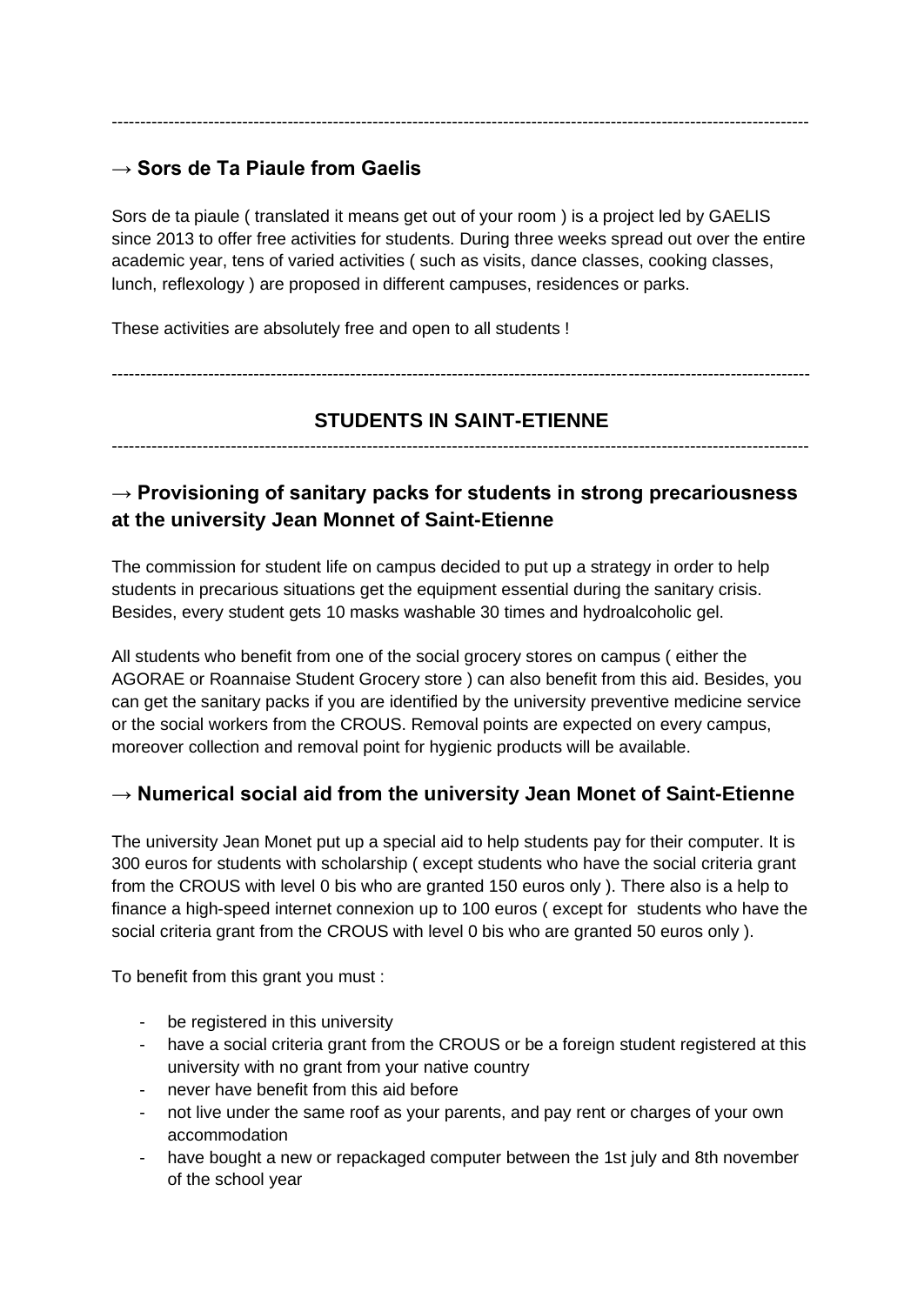A file must be completed and sent between the 5 and 14 october of 2020, you can find it on <http://www.aides.univ-st-etienne.fr/> among other aids.

---------------------------------------------------------------------------------------------------------------------------

### **→ Preventive medicine of Jean Monet**

The university's preventive medicine service is composed of doctors,dietitians, psychologists, nurses, social workers and a social task force, medical and paramedical team.

It is on the first floor of the university's house.

### **→ The secours populaire in Saint-Etienne**

The secours populaire of Saint-Etienne holds a permanence for students every thursday in the afternoon. It is on the first floor of building D ( Tréfilerie campus ) and it is called the Pop'shop.

The pop'shop is a small grocery store selling low-prices commodities such as dishes, clothes, furniture or even home textiles.

## **→ The AGORAÉ**

The AGORAE is a student solidary and social grocery store where students can benefit from groceries and hygiene products sold at 10% of the market price.

To benefit from the AGORAE you must complete a file and either drop it directly at the AGORAE or send it by email.

AGORAé Saint-Etienne - agorae@fasee.fr Campus Tréfilerie, main entrance 10 Rue Tréfilerie 42 100 SAINT ETIENNE

Emile BARBIER-RENARD In charge of social affairs emile.barbier.renard.fasee@gmail.com

---------------------------------------------------------------------------------------------------------------------------

## **CONTACTS**

Laura LEHMANN President of GAELIS [president@gaelis.fr](mailto:president@gaelis.fr)

Coline PISANESCHI